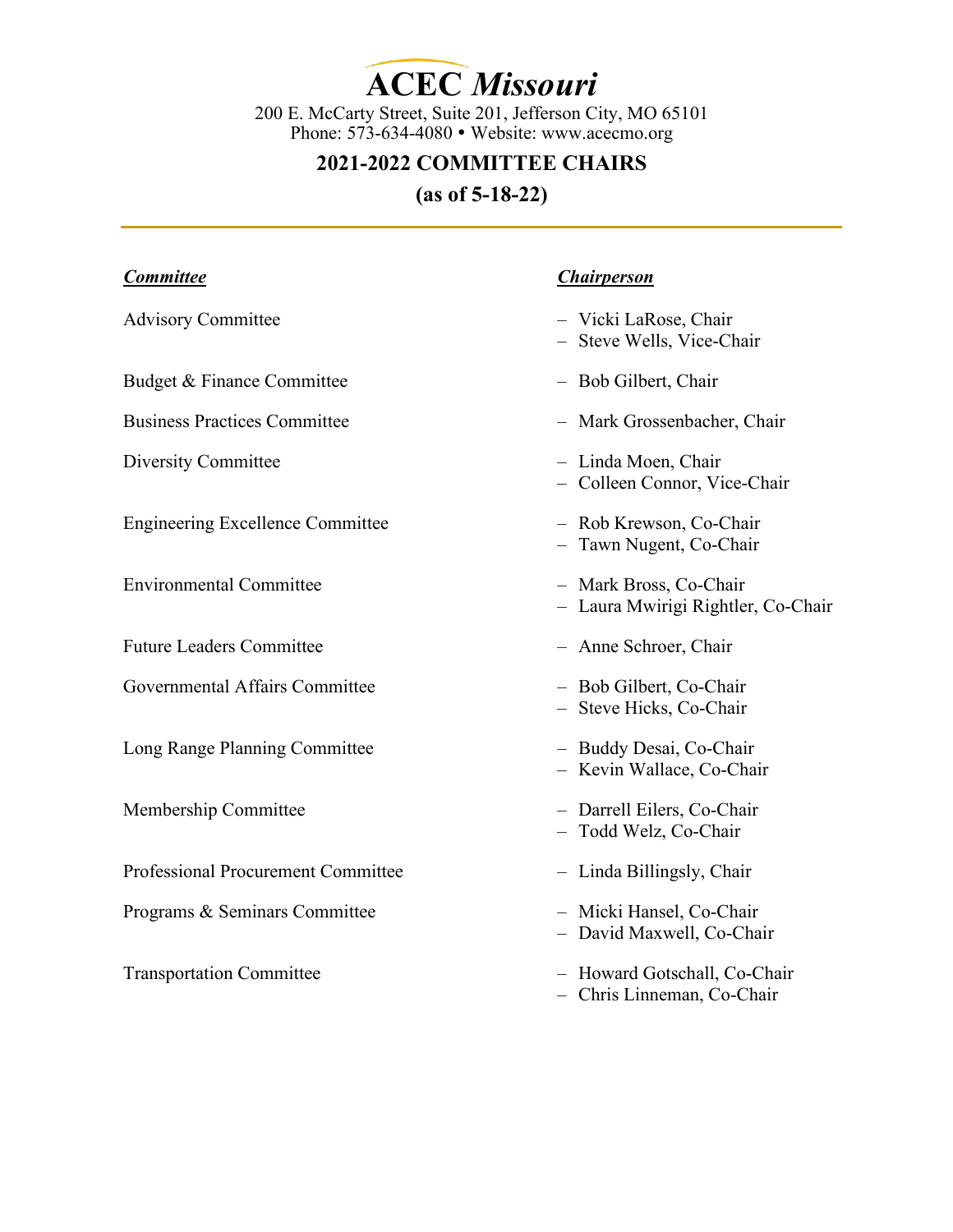

## **(as of 5-18-22)**

## **……………………………………. BUSINESS AFFAIRS ……………………………………….**

## **Business Practices**

Mark Grossenbacher, Chair Abe Adewale Nicole Adewale Marc Alper Gino Bernardez Linda Billingsly Neil Brady Craig Brauer Margaret Bruns Todd Chandler Billy Cobb

#### **Diversity**

Linda Moen, Chair Colleen Connor, Vice-Chair Abe Adewale Gino Bernardez Tricia Bohler Erin Bradley Kelley Davis Bruce Dawson

### **Environmental**

Mark Bross, Co-Chair Laura Mwirigi Rightler, Co-Chair Nicole Adewale Mike Alexander Elke Boyd Chris Burns Ben Butterfield Steve Coates Colleen Connor Todd Dablemont

#### **Future Leaders**

Anne Schroer, Chair Kris Bezenek Brett Brooks Todd Chandler Justin Davis Buddy Desai Shawnna Erter

#### **Professional Procurement**

Linda Billingsly, Chair Bruce Dawson Leonard Graham Lorne Jackson Ross Kasmann

Marie Dennis Mark Doerflinger Steve Donahue Tirzah Gregory Joe Hagerty Ryan Hagerty Lorne Jackson Mark Jansen Tim Jardine Ross Kasmann Nilesh Lal

Dan DeArmond Buddy Desai David Ford Shari Frank Tirzah Gregory Micki Hansel Earl Harrison Rebecca Howley

James Dutt A.J. Girondo Tom Gredell Ed Grimmer Lindsey Henry Steve Hicks Josiah Holst Rebecca Howley Eric Karch John Killips

Bob Gilbert Ryan Hagerty Earl Harrison Scott Heavin Todd Kempker Rob Krewson J.R. Landeck

Pat Kinsella Clarence Munsch Mike Odrowski Paul Reitz Jeff Rensing

Vicki LaRose Holly Lehmkuhl Brad Loomis Mark McFarland Mariorie Melton Linda Moen Clarence Munsch Greg O'Connor Mike Odrowski Tony O'Malley Michael Purol

Gretchen Ivy Michele Keal Nilesh Lal Vicki LaRose Brad Loomis Mariorie Melton Scott Perkins Laura Riegel

Maria King Justin Klaudt Jim McCleish Darren Mitchell Rob Morrison Randy Norris Amanda Payne Gary Pendergrass Greg Perkins Brian Porter

David Maxwell J.C. Murray Tony O'Malley Paul Reitz Laura Mwirigi Rightler Tim Ross Brad Schleeter

Kimberly Robinett Bill Robison Dick Scott Cole Shippy Scott Smith

Paul Reitz Anne Ritter Tim Ross Jenn Russell Steve Schultz Dick Scott Mike Spayd Bob Staed Todd Welz Srinu Yanamanamanda

Kimberly Robinett Donald Rosenbarger Vernal Stewart Janet Strickland Lorenzo Thompson Srinu Yanamanamanda Pouya Yousefzadehfard Danette Yun

Laura Riegel Karen Rieken Trent Robinett Dick Scott Dennis Stith Janet Strickland Christie Willson Megan Wiskur

Joel Weinhold Steve Wells Dave Yates Pouya Yousefzadehfard Danette Yun

Ronnie Williams John Zimmermann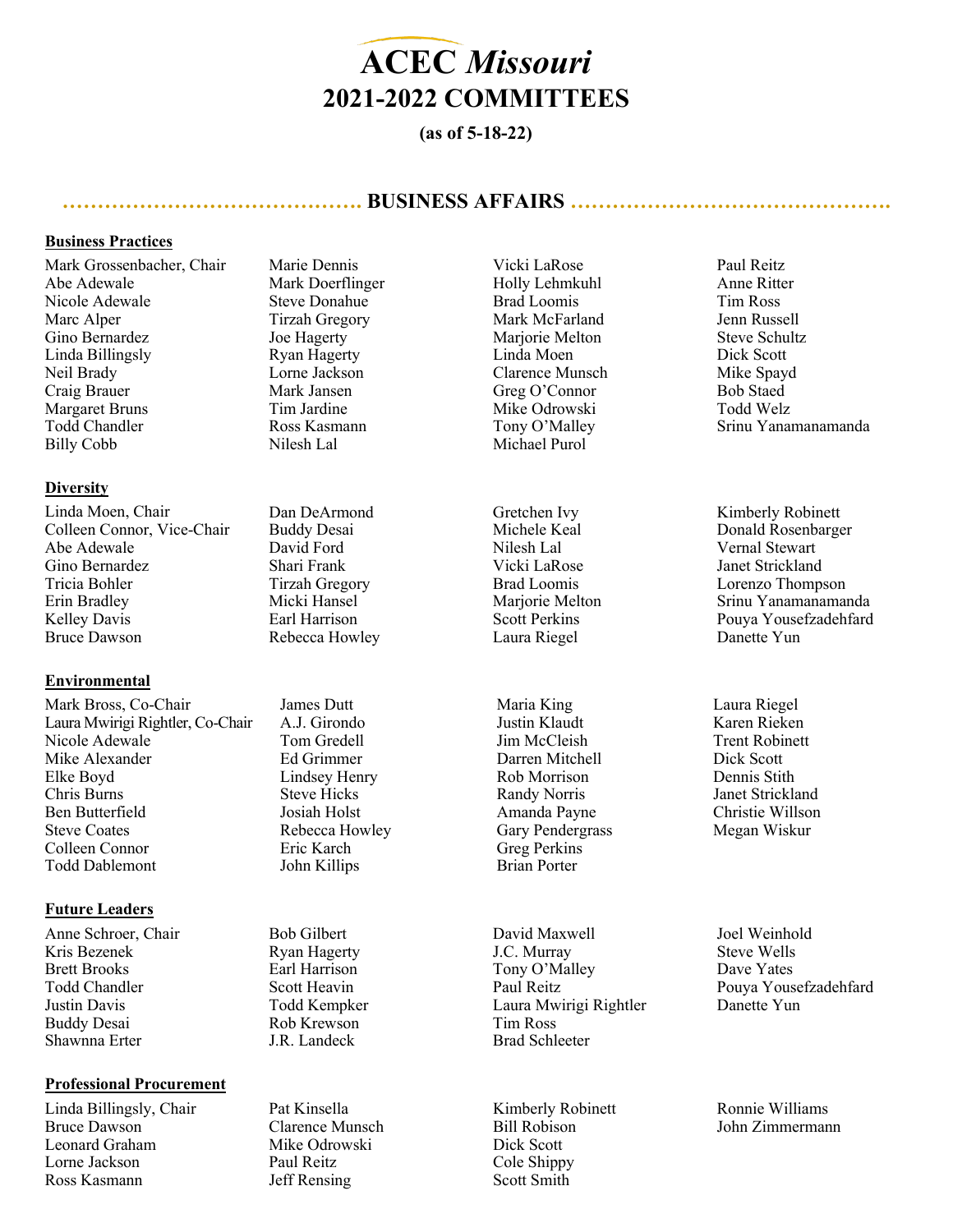#### **Programs & Seminars**

Micki Hansel, Co-Chair David Maxwell, Co-Chair Joe Hagerty

#### **Transportation**

Howard Gotschall, Co-Chair Chris Linneman, Co-Chair Justin Adams Abe Adewale Ed Alizadeh Ramin Ashrahzadeh Mike Banashek Eric Barnes Tim Barrett Rick Bennett Gino Bernardez Blake Blakemore Tricia Bohler Brett Brooks Dan Brown Timothy Broyles Margaret Bruns Michael Carroll Todd Chandler Steve Coates Billy Cobb Scott Cogan Greg Cook Nick Correnti Justin Davis Kelley Davis Dan DeArmond Mike DeBacker Marie Dennis Buddy Desai Dave Diestelkamp Mark Doerflinger Jason Dohrmann Steve Donahue

Rebecca Howley Mark Jansen Tim Jardine

Toshia Drebes Darrell Eilers Kevin Eisenbeis Jo Emerick Michael Erdtmann Kevin Fuller Bob Gilbert Leonard Graham Mark Grossenbacher Ryan Hagerty Chris Harker Earl Harrison Scott Heavin Diane Heckemeyer Kevin Heffern Mike Herleth Steve Hicks Steve Hileman Pam Hobbs Jeannie Hoff Greg Horn Cory Imhoff Gretchen Ivy Lorne Jackson Jarrett Jasper Craig Kaibel Carrera Kauszler Michele Keal Steve Kellerman Todd Kempker Pat Kinsella John Klein Aaron Kober David Kocour

Eric Karch Ben Luetkemeyer Tawn Nugent

Rob Krewson Nilesh Lal J.R. Landeck Vicki LaRose Nathen Leach Kristen Leathers-Gratton Shawn Leight Brad Loomis Michelle Mahoney David Maxwell Scott McDonald Mike McKenna Matt McQuality Aaron McVicker Dan Meckes Linda Moen J.C. Murray Tawn Nugent Tim Nugent Bob Orr Agnes Otto Brandon Parrish Randy Perkinson Brian Porter Andrew Potthast Steve Prange Michael Purol Jay Rakers Jeff Rensing Laura Riegel Kimberly Robinett Trent Robinett Bill Robison Jon Robison

Mike Odrowski Anne Ritter

Barry Rolle Donald Rosenbarger Tim Ross Adam Rutz Rod Sachtleben Ty Sander Jack Schaller Steve Schultz Dick Scott Cole Shippy Scott Smith Matt Spencer Kandi Spraggs Gary Strack Sam Tapko Chris Tepen Nicholas Thomas Ryan Thomas Chip Touzinsky Kevin Wallace Frank Weatherford Barb Wells Steve Wells Todd Welz Marc Whitmore Don Wichern Dale Williams Mark Williams Ronnie Williams Megan Wiskur Srinu Yanamanamanda Sabin Yanez Danette Yun John Zimmermann

## **…….…………………………. GOVERNMENTAL AFFAIRS ………………………….………**

#### **Governmental Affairs**

Bob Gilbert, Co-Chair Steve Hicks, Co-Chair Abe Adewale Ed Alizadeh Mark Alper Becky Baltz Rick Bennett Elke Boyd Chris Burns Mike Davis Mike DeBacker Michael DeMent Buddy Desai Dave Diestelkamp Jason Dohrmann

Howard Gotschall Scott Heavin Kevin Heffern Steve Hileman Pam Hobbs Greg Horn Gretchen Ivy Carrera Kauszler John Killips Maria King Tony Kreutz Rob Krewson Vicki LaRose Shawn Leight Judy Macoubrie

Tony McGaughy Dan Meckes Rob Morrison Agnes Otto Gary Pendergrass Scott Perkins Randy Perkinson Phil Pierson Steve Prange Michael Purol Jeff Rensing Laura Mwirigi Rightler Kimberly Robinett Tim Ross Jenn Russell

Steve Schultz Joe Sick Scott Smith Ryan Thomas Chip Touzinsky Kevin Wallace Steve Wells Todd Welz Dale Williams Mark Williams Sabin Yanez Danette Yun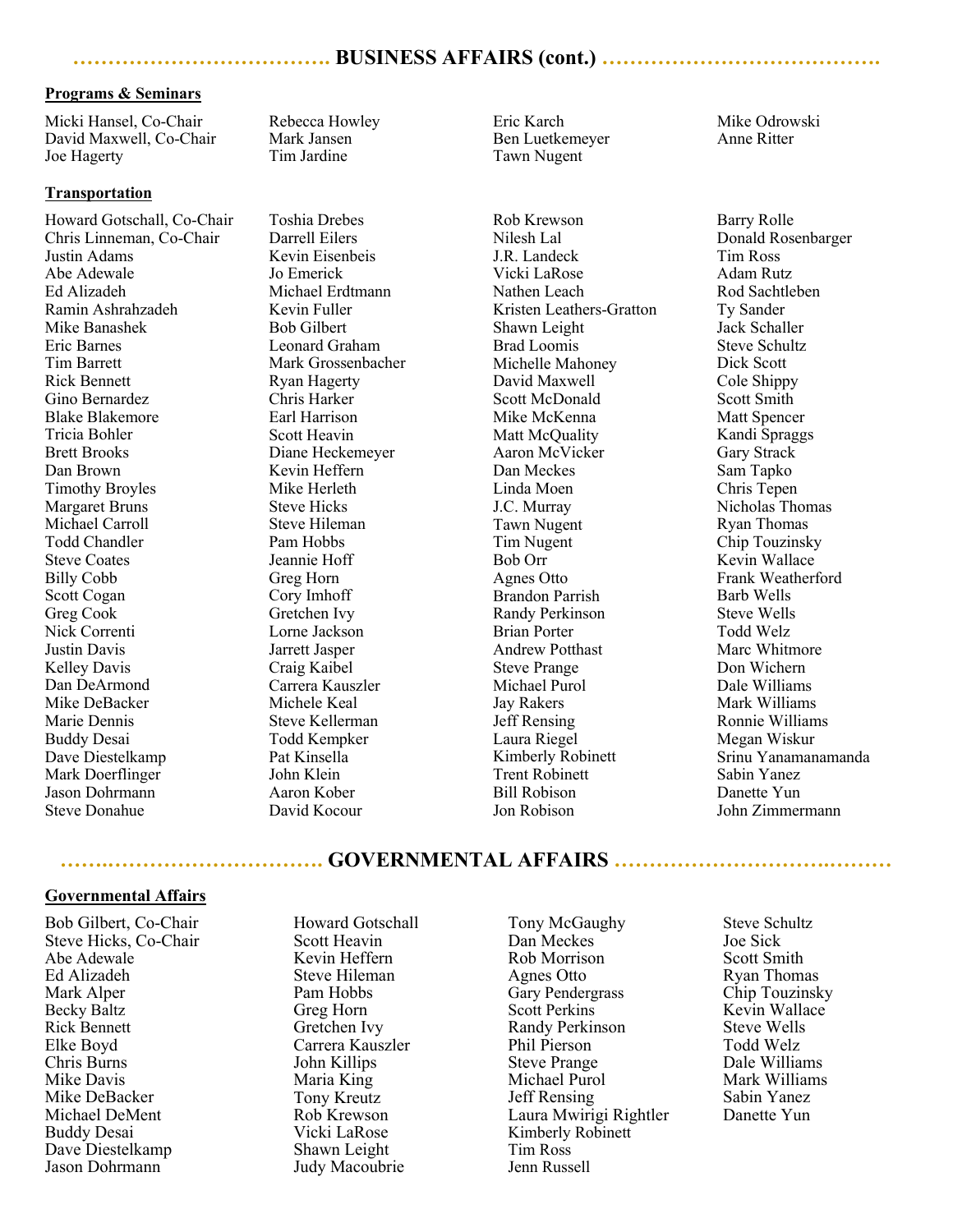## **…….………………………. GOVERNMENTAL AFFAIRS (cont.) ……………………….………**

## **Political Action Trustees (PAC)**

Joel Weinhold, Chair (T.E. 6/30/24) Neil Brady, Treasurer (T.E. 6/30/22) Bob Gilbert, Board Liaison/Deputy Treas. Kimberly Robinett (T.E. 6/30/22) Shawnna Erter (T.E. 6/30/23) Kevin Wallace (T.E. 6/30/23)

Kristen Leathers-Gratton (T.E. 6/30/24)

Steve Schultz (T.E. 6/30/24)

Carrera Kauszler (T.E. 6/30/24) Tom Poer (T.E. 6/30/24)

## **…………………………………. LIAISON COMMITTEES …………………………………..**

### **Board of Public Service – St. Louis**

Bob Orr (T.E. 6/30/22) Scott Smith (T.E. 6/30/22) **\*** Dave Diestelkamp (T.E. 6/30/23)

### **Corps of Engineers – Kansas City**

Dave Kocour (T.E. 6/30/22) **\*** Eric Stump (T.E. 6/30/22) Jason Davis (T.E. 6/30/23)

Rick Kaiser (T.E. 6/30/23) Brad Loomis (T.E. 6/30/23) Steve Iverson (T.E. 6/30/24)

Brian Porter (T.E. 6/30/23) Ramin Ashrafzadeh (T.E. 6/30/24)

Greg Horn (T.E. 6/30/24)

**Corps of Engineers - St. Louis**

Bronson Bowling (T.E. 6/30/22) Len Madalon (T.E. 6/30/22) Darren Forgy (T.E. 6/30/23) Dana Halladay (T.E. 6/30/23) Michael Harizal (T.E. 6/30/23) Craig Brauer (T.E. 6/30/24) **\*** Pam Hobbs (T.E. 6/30/24) Laura Mwirigi Rightler (T.E. 6/30/24)

## **Division of Facilities Management, Design & Construction**

Eric Karch (T.E. 6/30/22) Steve Schultz (T.E. 6/30/22) **\*** Dick Scott (T.E. 6/30/22)

Mike Davis (T.E. 6/30/23) Chad Schrand (T.E. 6/30/23) Tom Cissell (T.E. 6/30/24)

John Neyens (T.E. 6/30/24)

## **Kansas City, MO**

Chris Burns (T.E. 6/30/22) Tony O'Malley (T.E. 6/30/22) Nathan Hladky (T.E. 6/30/23) **\*** Kristen Leathers-Gratton (T.E. 6/30/23) Agnes Otto (T.E. 6/30/23) Rob Krewson (T.E. 6/30/24) Julie McNiff (T.E. 6/30/24) Tom Poer (T.E. 6/30/24)

### **Metropolitan Sewer District - St. Louis**

A.J. Girondo (T.E. 6/30/22) Chris Linneman (T.E. 6/30/22) Dave Yates (T.E. 6/30/22)

Jeff Bertel (T.E. 6/30/23) Craig Brauer (T.E. 6/30/23) **\***

### **Missouri Department of Natural Resources**

Tom Gredell (T.E. 6/30/22) Brian Porter (T.E. 6/30/22) Dennis Stith (T.E. 6/30/22)

Chris Burns (T.E. 6/30/23) Rob Morrison (T.E. 6/30/23) **\*** 

## **Missouri Department of Transportation (CD&NE) – Central & H**

Rick Bennett (T.E. 6/30/22) Aaron McVicker (T.E. 6/30/22) Jay Rakers (T.E. 6/30/22) \*

Tricia Bohler (T.E. 6/30/2 Michael Purol (T.E. 6/30/23) Ronnie Williams (T.E. 6/30/23)

### **Missouri Department of Transportation (HQ) – Headquarters, Jefferson City**

Howard Gotschall (T.E. 6/30/22) David Maxwell (T.E. 6/30/22) Todd Welz (T.E. 6/30/22)

Ed Alizadeh (T.E. 6/30/23) Bob Gilbert (T.E. 6/30/23) **\*** Aaron Kober (T.E. 6/30/23) John Zimmermann (T.E. 6/30/24)

Vicki LaRose (T.E. 6/30/24) Kevin Wallace (T.E. 6/30/24) Srinu Yanamanamanda (T.E. 6/30/24)

### **Missouri Department of Transportation (NW&KC) – St. Joseph & Lee's Summit**

Tawn Nugent (T.E. 6/30/22) **\*** Agnes Otto (T.E. 6/30/22)

Julie Sarson (T.E. 6/30/23) Anne Schroer (T.E. 6/30/23) Brian Kidwell (T.E. 6/30/24) Linda Rottinghaus (T.E. 6/30/24)

| Hannibal |                               |
|----------|-------------------------------|
| 23)      | Jeff Rensing $(T.E. 6/30/24)$ |
| (23)     | Rod Sachtleben (T.E. 6/30/24) |

Brett Brooks (T.E. 6/30/24) Melissa Carver (T.E. 6/30/24) John Killips (T.E. 6/30/24)

Laura Riegel (T.E. 6/30/24) Anna Saindon (T.E. 6/30/24)

Mark Bross (T.E. 6/30/23)

Jeremy Linley (T.E. 6/30/23) **\***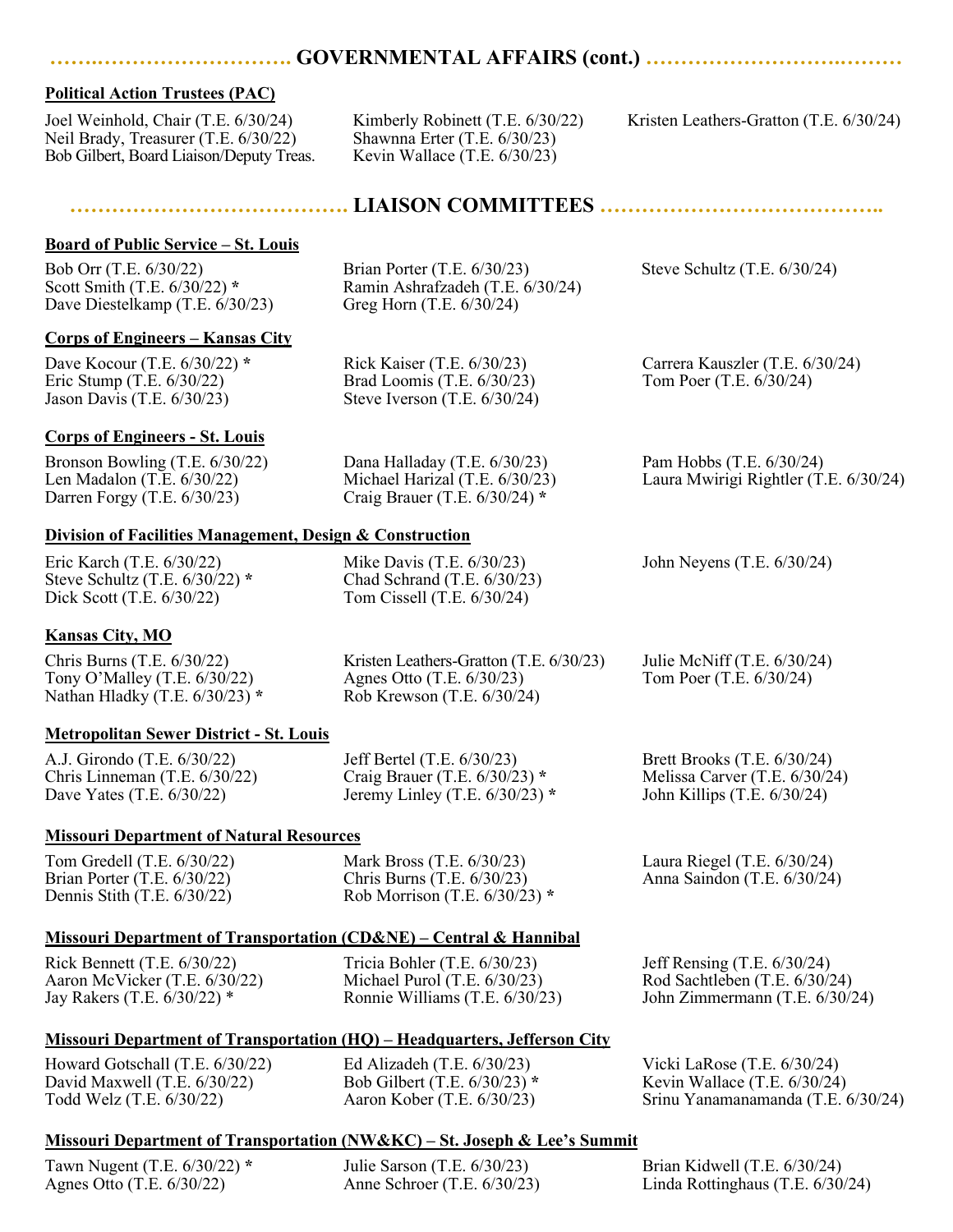## **.…………….…….…………. LIAISON COMMITTEES (cont.) ………………………….….…**

## **Missouri Department of Transportation (SE) – Sikeston**

| $\frac{1}{10000}$ and $\frac{1}{1000}$ of $\frac{1}{1000}$ and $\frac{1}{1000}$ and $\frac{1}{1000}$ |                                                                                                        |                                                                                                |  |
|------------------------------------------------------------------------------------------------------|--------------------------------------------------------------------------------------------------------|------------------------------------------------------------------------------------------------|--|
| Billy Cobb (T.E. 6/30/22)<br>Bob Summers (T.E. 6/30/22)<br>Jason Dohrmann (T.E. 6/30/23) *           | Jason Schreckenberg (T.E. 6/30/23)<br>Frank Weatherford (T.E. 6/30/23)<br>Ryan Thomas $(T.E. 6/30/24)$ | Don Wichern $(T.E. 6/30/24)$                                                                   |  |
| <b>Missouri Department of Transportation (SL) – Chesterfield</b>                                     |                                                                                                        |                                                                                                |  |
| Dan DeArmond (T.E. 6/30/22) *<br>J.C. Murray (T.E. 6/30/22)<br>Don Wichern $(T.E. 6/30/22)$          | Buddy Desai (T.E. 6/30/23)<br>Lisa Kramer (T.E. $6/30/23$ )<br>Tom Lohman (T.E. 6/30/23)               | Mike Erdtmann $(T.E. 6/30/24)$<br>Howard Gotschall (T.E. 6/30/24)<br>Linda Moen (T.E. 6/30/24) |  |
| <b>Missouri Department of Transportation (SW) – Springfield</b>                                      |                                                                                                        |                                                                                                |  |
| Becky Baltz (T.E. 6/30/22) *<br>Steve Prange $(T.E. 6/30/22)$<br>Frank Weatherford (T.E. 6/30/22)    | Mike Herleth $(T.E. 6/30/23)$<br>Chip Touzinsky (T.E. 6/30/23)<br>Nick Correnti (T.E. 6/30/24)         | Holly Lehmkuhl (T.E. 6/30/24)                                                                  |  |
| MoDOT - ACECMO - AGC Design-Build Forum                                                              |                                                                                                        |                                                                                                |  |
| Mike DeBacker (T.E. 6/30/22)<br>Chris Linneman (T.E. 6/30/22)                                        | Bob Gilbert (T.E. 6/30/23)<br>J.C. Murray (T.E. 6/30/24)                                               |                                                                                                |  |
| <b>Professional Design Alliance</b>                                                                  |                                                                                                        |                                                                                                |  |
| Bruce Dawson $(T.E. 6/30/22)$<br>April Giesmann (T.E. 6/30/23)                                       | Joel Weinhold $(T.E. 6/30/23)$<br>Marc Alper $(T.E. 6/30/24)$                                          | Neil Brady (T.E. 6/30/24)                                                                      |  |
| <b>St. Louis Construction Alliance</b>                                                               |                                                                                                        |                                                                                                |  |
| Mike Erdtmann $(T.E. 6/30/22)$<br>Joel Weinhold $(T.E. 6/30/23)$                                     | Todd Welz (T.E. 6/30/23)<br>Shawnna Erter (T.E. 6/30/24)                                               | Linda Moen $(T.E. 6/30/24)$                                                                    |  |
| <b>St. Louis County</b>                                                                              |                                                                                                        |                                                                                                |  |
| Tim Nugent (T.E. 6/30/22)<br>Bob Orr (T.E. 6/30/22)<br>Darrell Eilers (T.E. 6/30/23)                 | Tyson King (T.E. 6/30/23)<br>Travis Pfeiffer (T.E. $6/30/23$ ) *<br>Brian Eads (T.E. 6/30/24)          | Ryan Hagerty (T.E. 6/30/24)<br>Steve Stirnemann (T.E. 6/30/24)                                 |  |

## **………………………………. ORGANIZATIONAL AFFAIRS ………………………………….**

## **Advisory**

Vicki LaRose, Chair Steve Wells, Vice-Chair Ed Alizadeh

## **Budget & Finance**

Bob Gilbert, Chair Marc Alper Buddy Desai

## **Long Range Planning**

Buddy Desai, Co-Chair Kevin Wallace, Co-Chair Neil Brady Mike DeBacker Jason Dohrmann

## **Membership**

Darrell Eilers, Co-Chair Todd Welz, Co-Chair

Marc Alper Mike DeBacker Dave Diestelkamp

Dave Diestelkamp Tom Gredell Joe Hagerty

Steve Donahue Mike Erdtmann Shawnna Erter Kristen Leathers-Gratton Chris Linneman

Tricia Bohler Jason Dohrmann Kevin Eisenbeis

Vicki LaRose

Laura Mwirigi Rightler Tim Ross Adam Rutz Kandi Spraggs Joel Weinhold

Joe Drimmel Steve Wells

Dan Meckes Linda Moen

Tim Ross Kevin Wallace Steve Wells

Barb Wells Sabin Yanez

Tom Gredell Joe Hagerty

> Dan Meckes Linda Moen